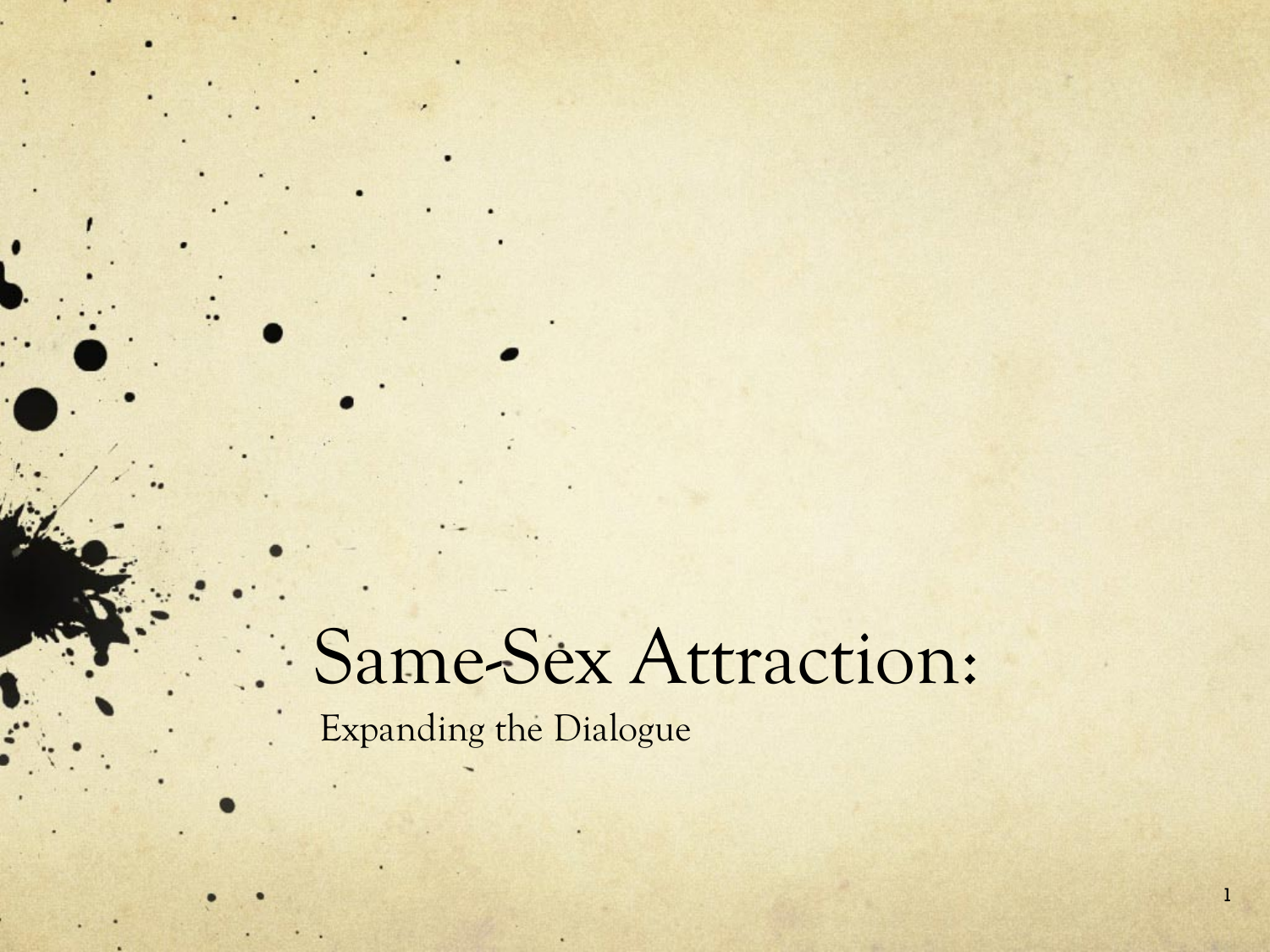# The Power of Words **Words can Constrict Dialogue (Limit Possibilities) Words can Expand Dialogue (Open Up Possibilities)**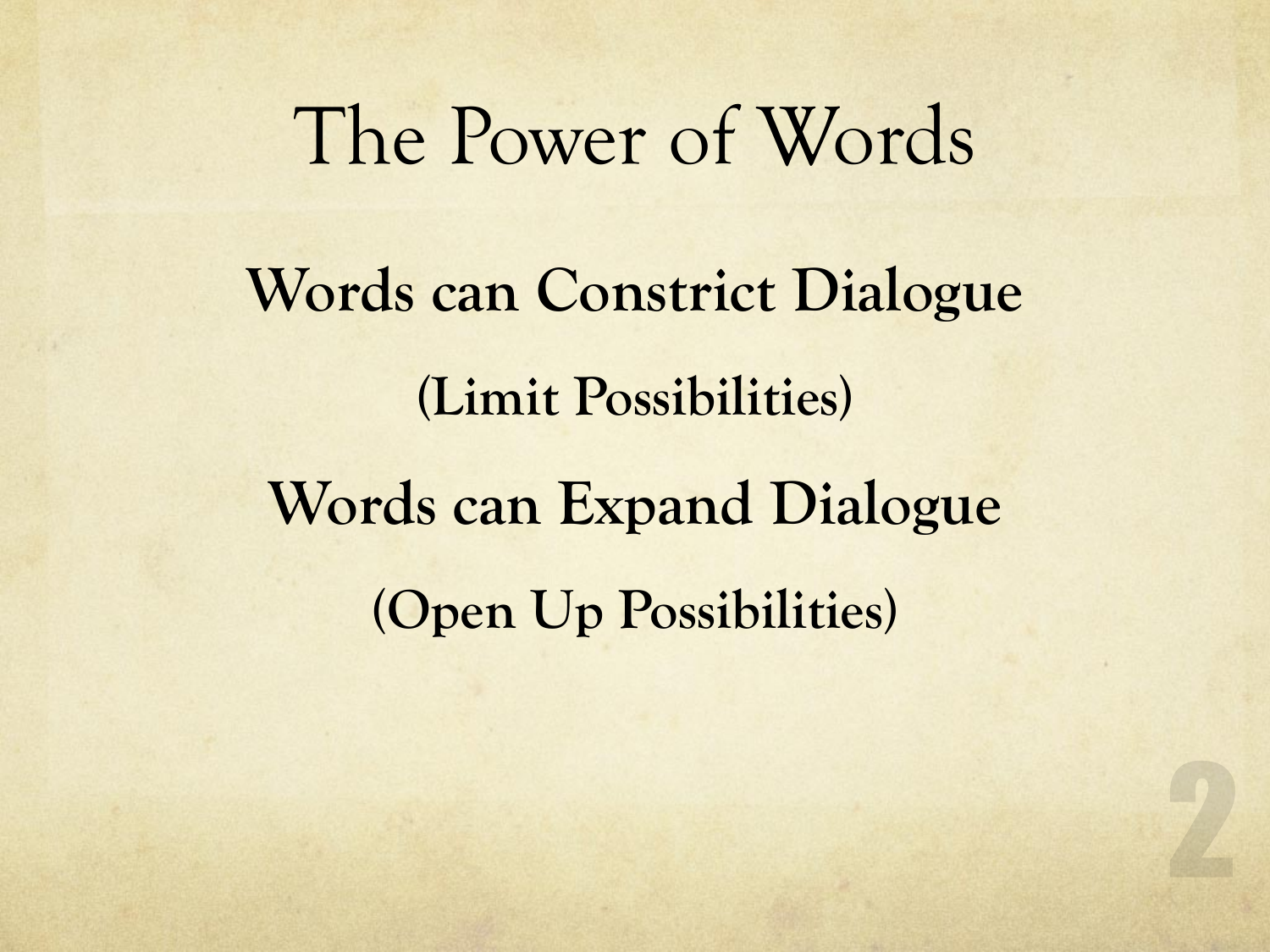### **A Three-Tier Distinction**

Too Much Focus on Cause(s) of Homosexuality / Same-Sex Attraction

**A Three-Tier Distinction is a Better Focus: Same-Sex Attraction (6% Men 4.5% Women) Same-Sex Orientation (2% Men 1% Women) Sexual Identity (We Don't Know)**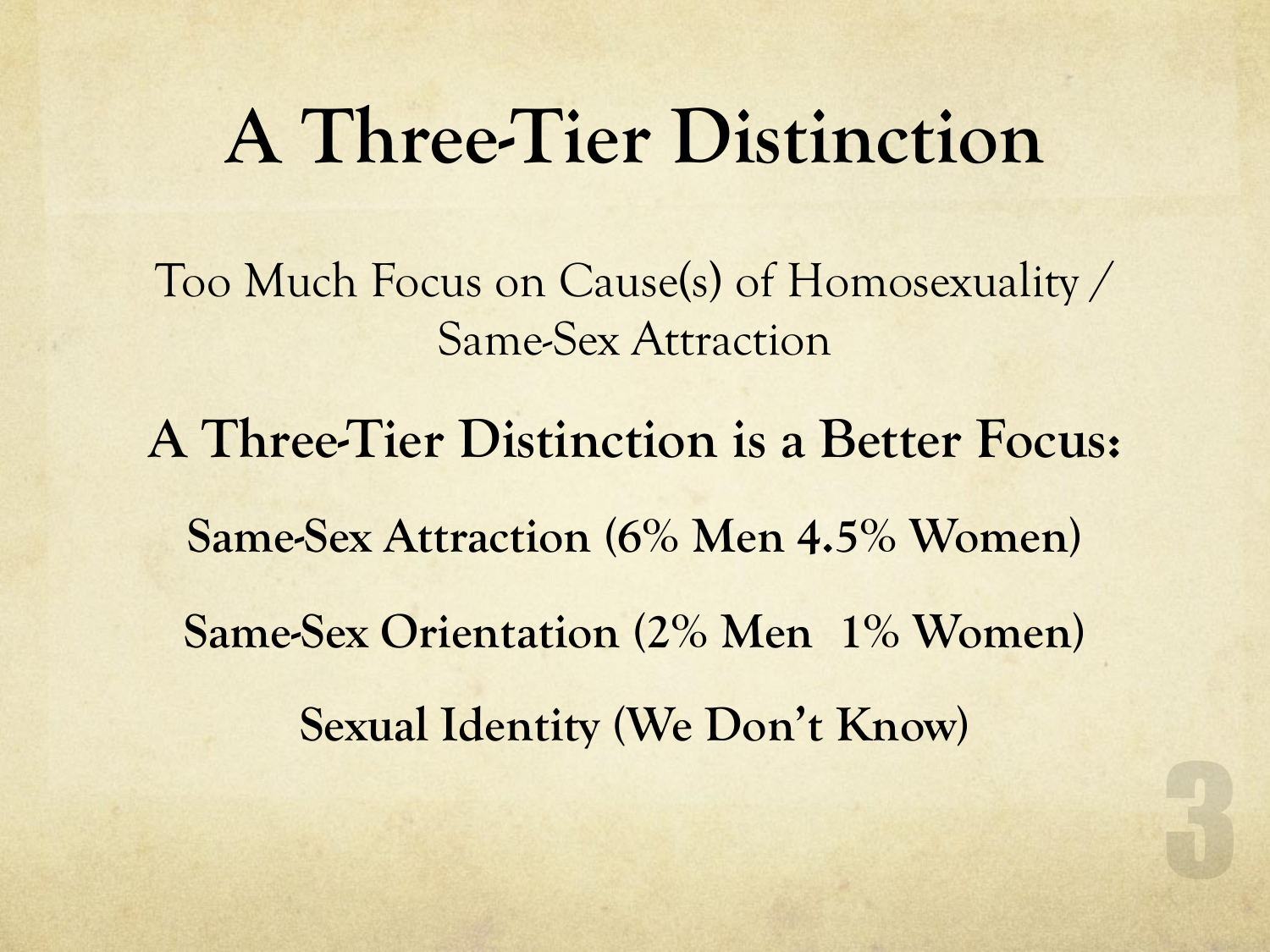**What's the Starting Point?**

**Faith, Identity in God Sexuality / Attractions** 

**Sexuality / Attractions Faith, Identity in God**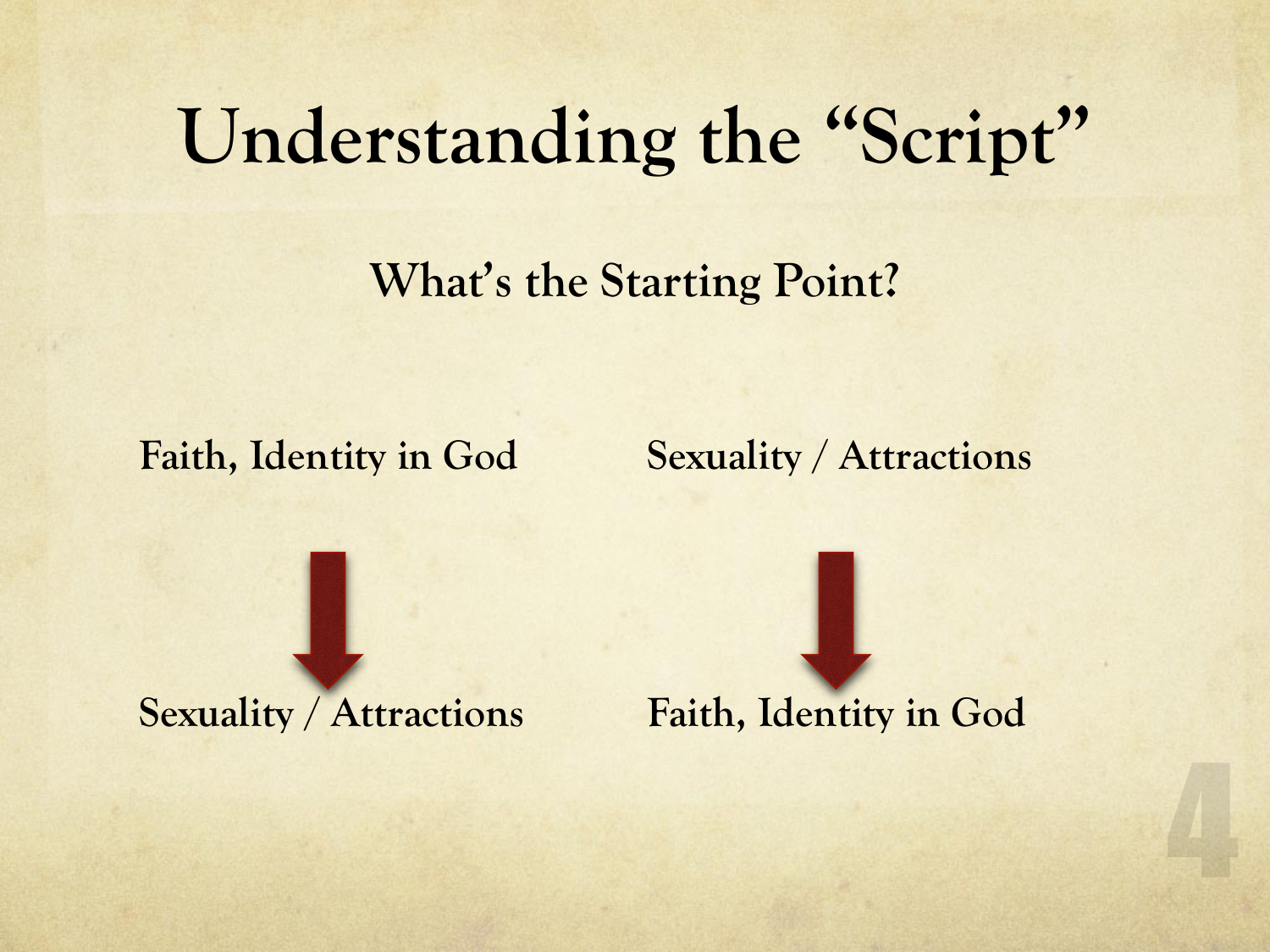#### **The Gay Script:**

Same-Sex Attraction is a **Signal** Designed by God as a Distinction between Homosexuality, Heterosexuality, and Bi-Sexuality.

Same-Sex Attraction is the Way to Know Who you Really Are. It is the "Core of who You Are." It is Your "**Identity**."

Same-Sex **Behavior** is an Extension of that Core.

Behavior that Matches Who You Really Are = Sexual **Fulfillment** and Sexual Identity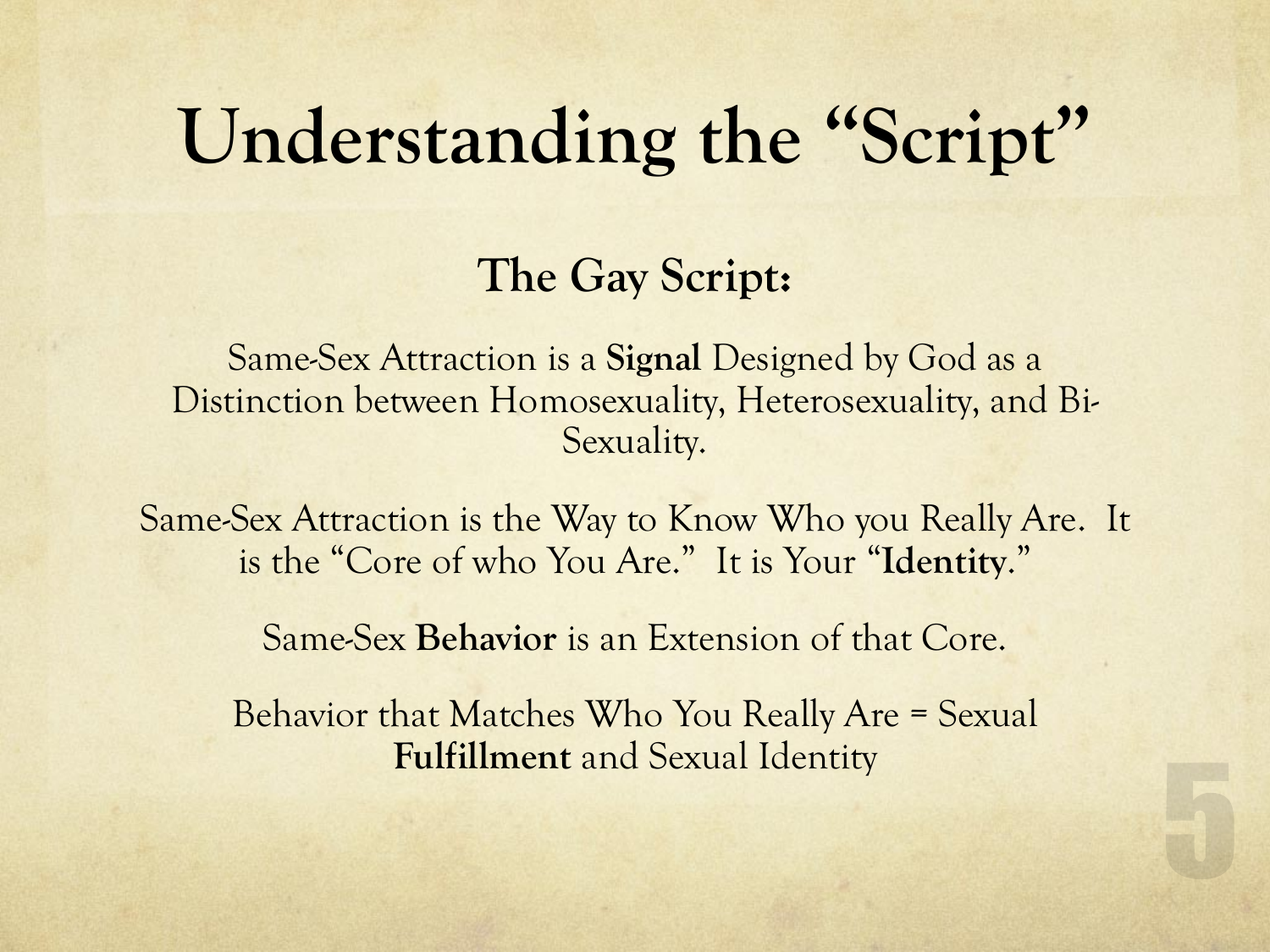#### **The Gay Script:**

The "Discovery" Metaphor is very Powerful: Attractions help you Discover who you Really Are.

The Three-Tiers all Collapse into One Tier: Attraction / Orientation Collapse into Identity The "Coming-Out" Story becomes an Act of

Courage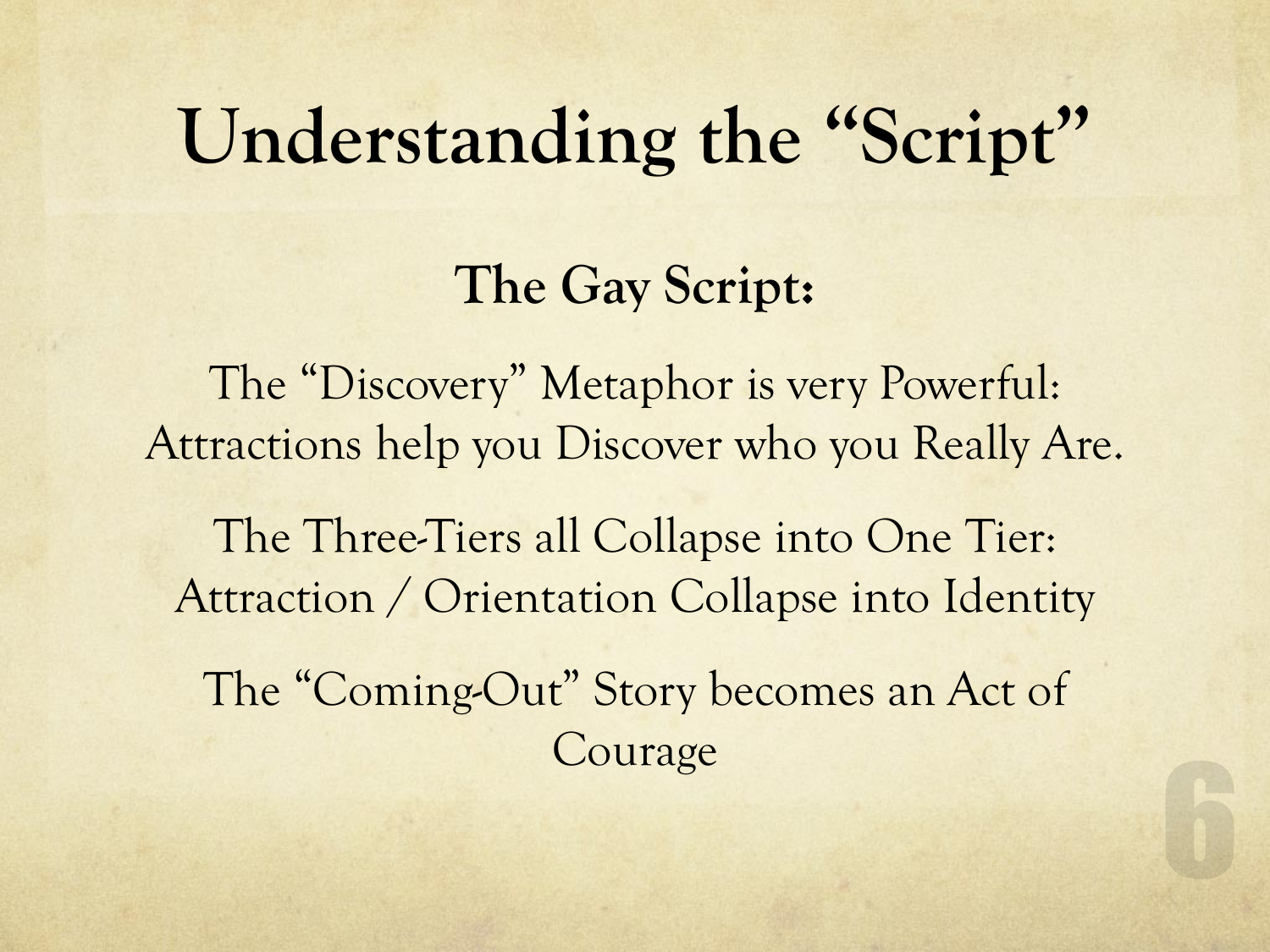**The Alternative, Non-Gay Script:** 

Same-Sex Attraction **does not Signal** a Distinction between Homosexuality, Heterosexuality, and Bi-Sexuality.

Same-Sex Attraction may one part of your Experience, but **not the Defining Aspect** of your Identity.

Same-Sex Behavior is Separate from Attraction / Orientation**. Behavior and Identity are Choices**.

A Person can **Choose** to Integrate Attraction / Orientation around Other Aspects of Identity: Christ, Gender.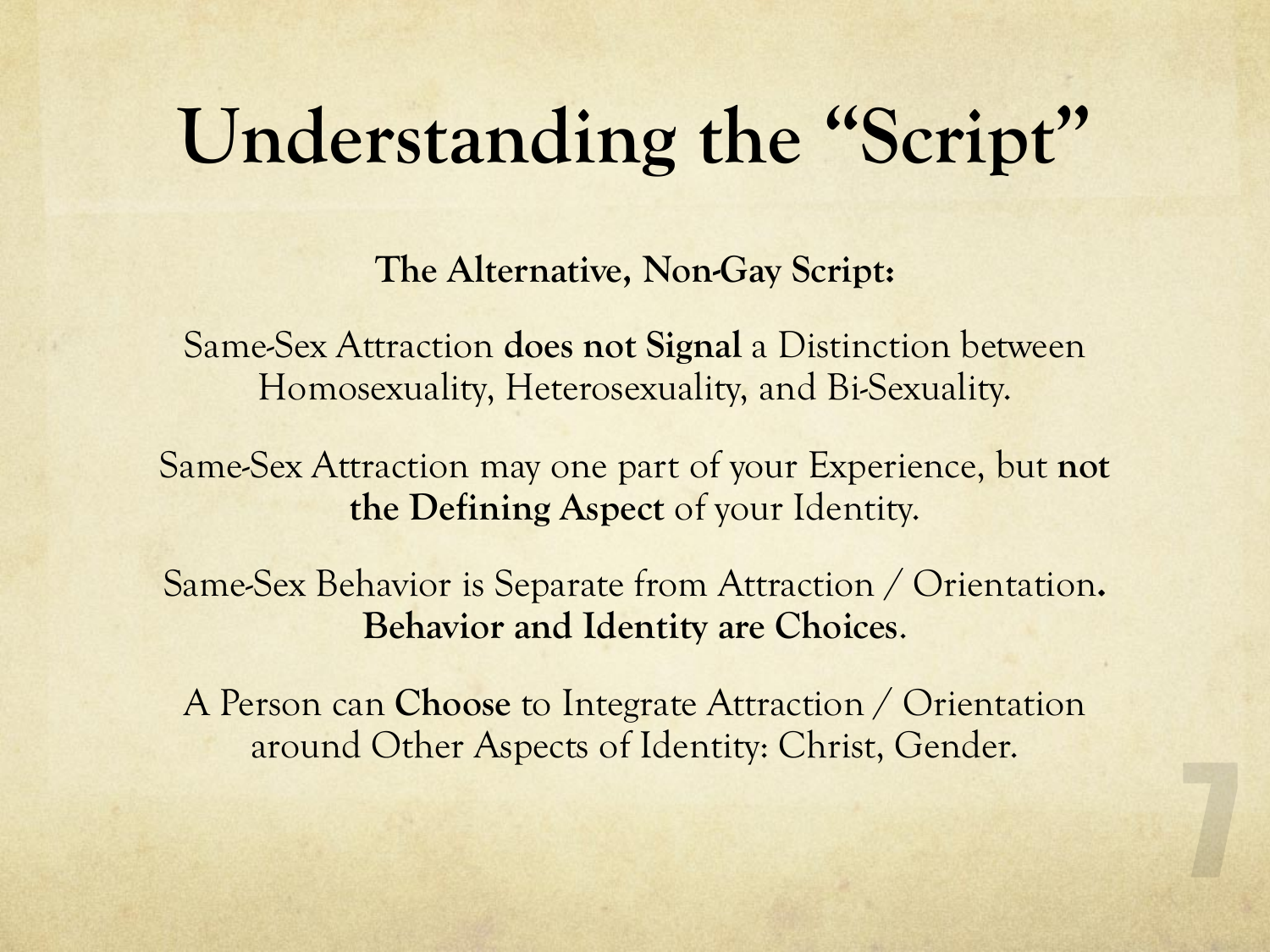**The Alternative, Non-Gay Script**  The "Integration" Metaphor: A Person can "Choose" what to do with Behavior and Identity. The Three-Tiers are Separate:

Attraction / Orientation / Identity

The "Identity" Story becomes an Act of Declaration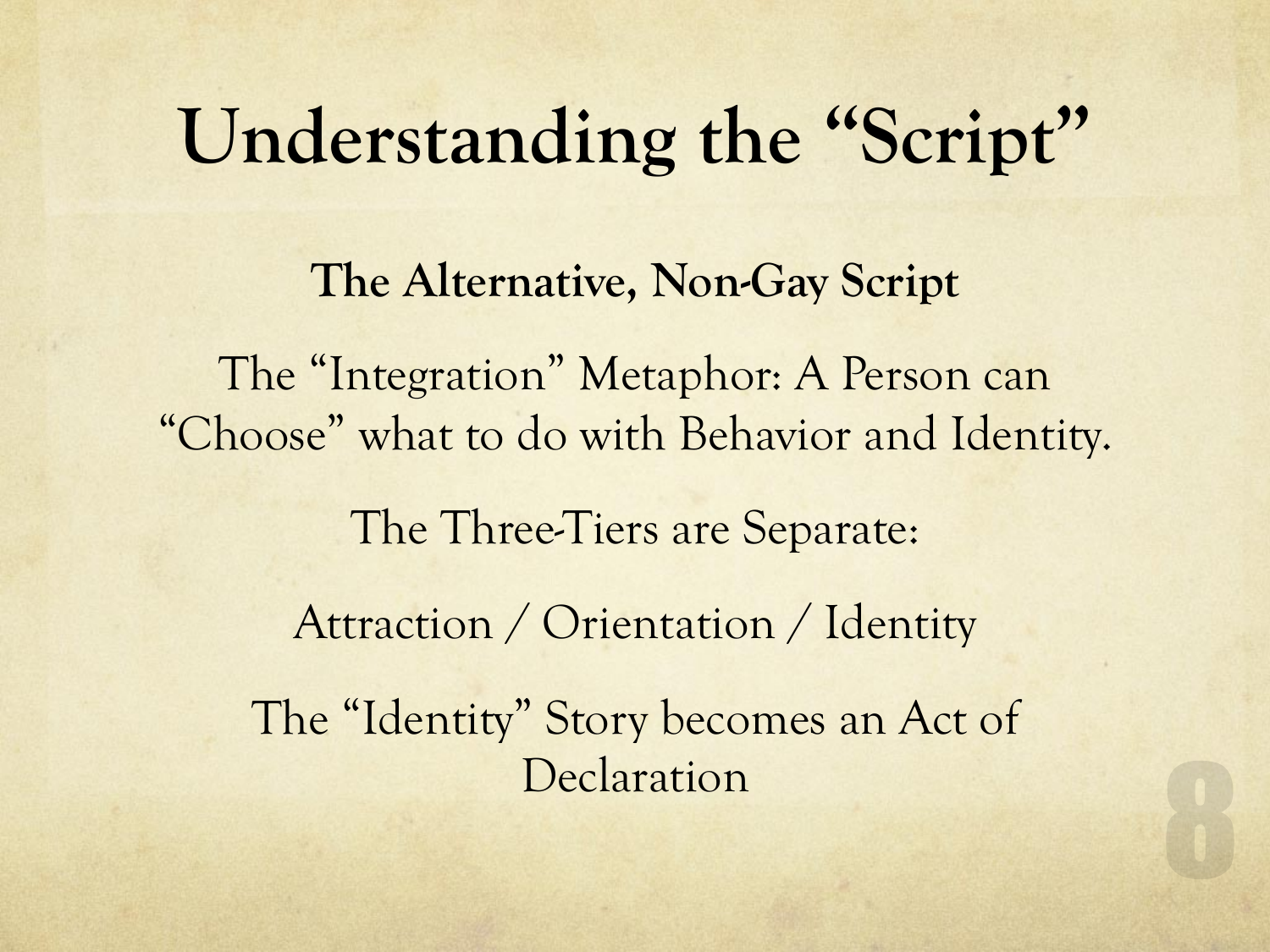### A Sacred Calling/Vocation

What to do with this inner wound that is so easily touched and starts bleeding again? I don't think this wound – this immense need for affection and this immense fear of rejection – will ever go away. It is there to stay, but maybe for a good reason. Perhaps it is a gateway to my salvation, a door to glory and passage to freedom.

Henri Nouwen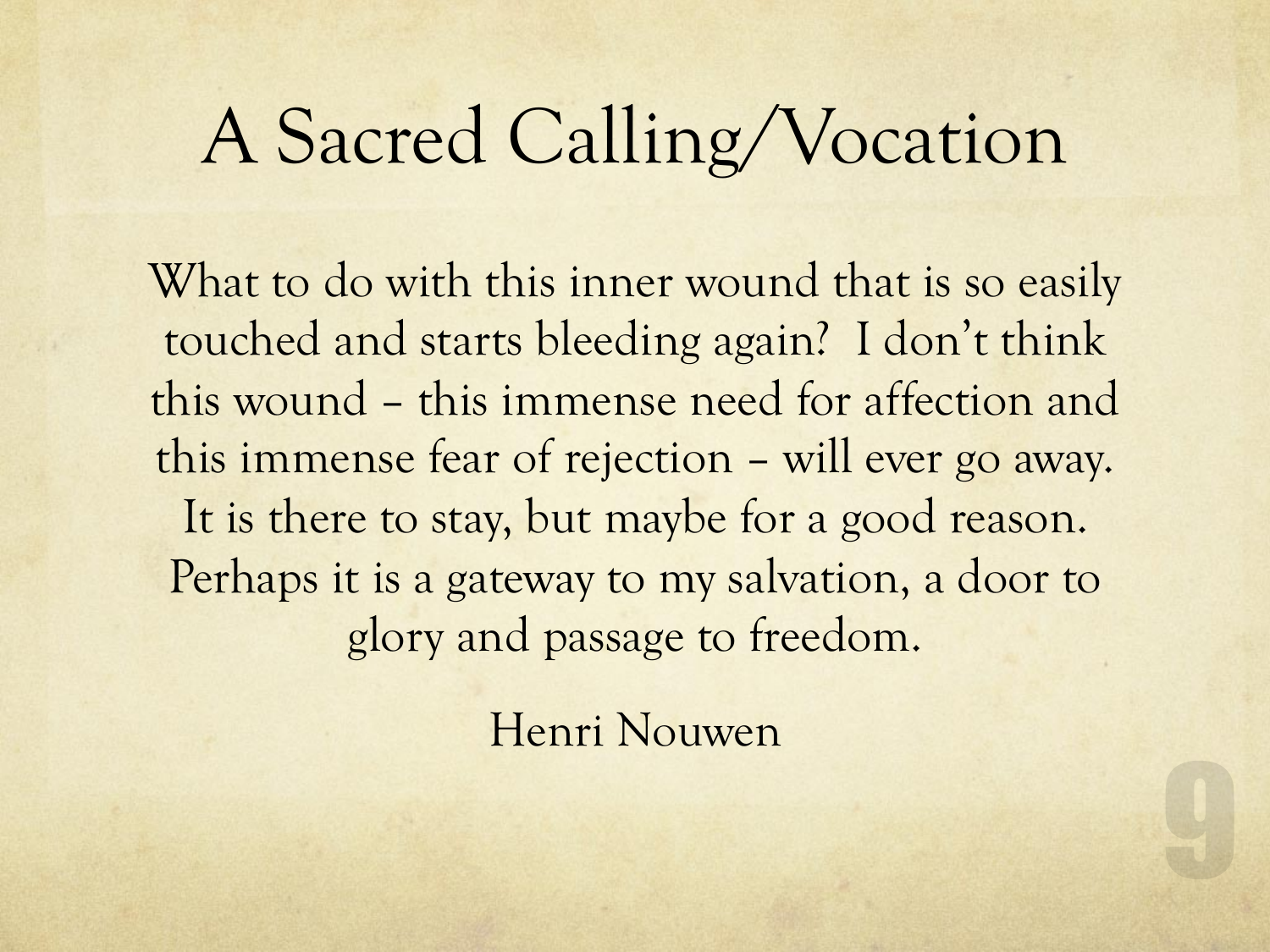### Historic Christianity

I take it for certain that the physical satisfaction of homosexual desires is sin. This leaves the [homosexual] no worse off than any normal person who is, for whatever reason, prevented from marrying . . . Our speculations on the cause of the abnormality are not what matters and we must be content with ignorance.

The disciples were not told why (in terms of efficient cause) the man was born blind (John 9:1-3), only the final cause, that the works of God [should] be made manifest in him.